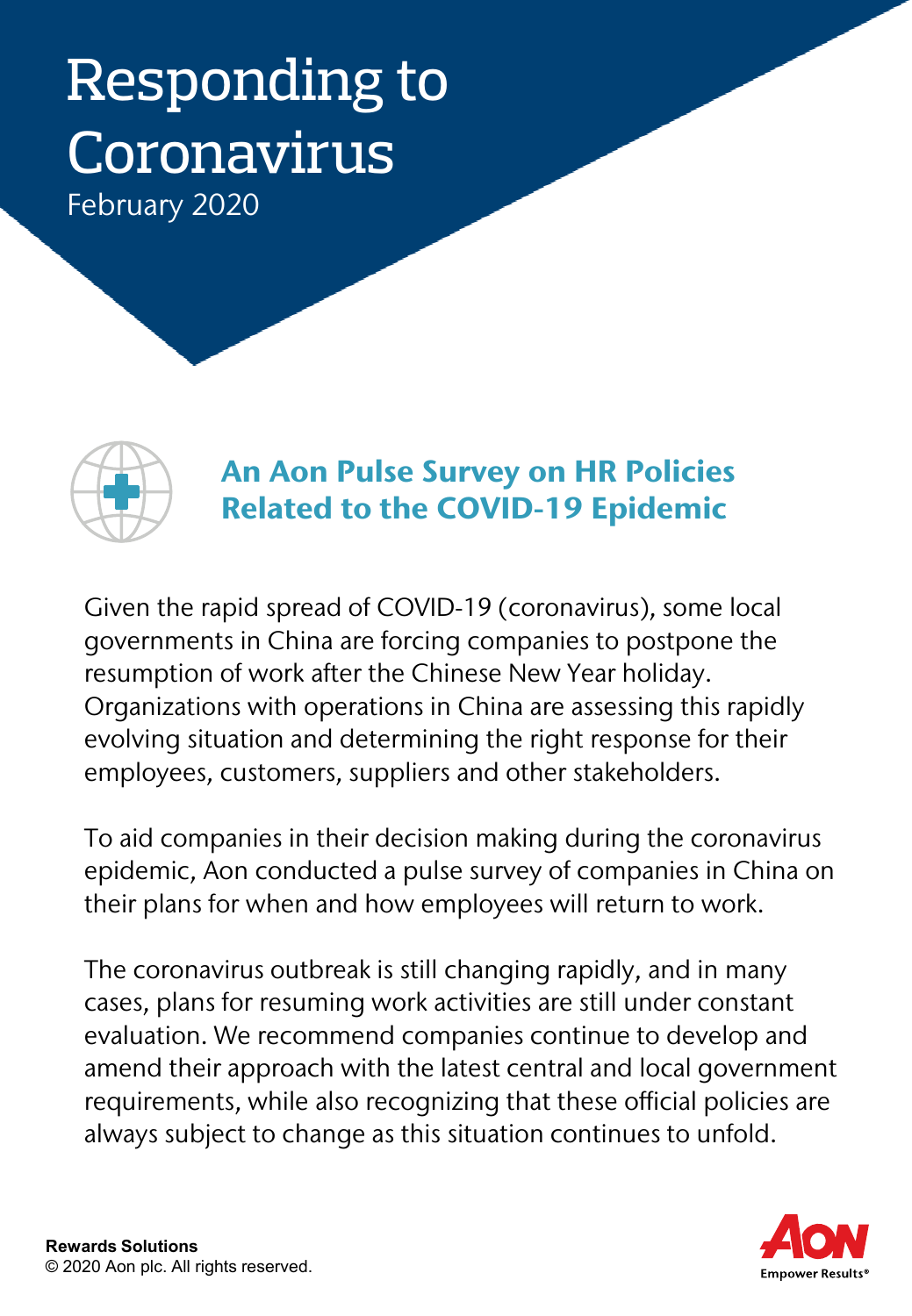# Survey **Demographics**

In January and February 2020, Aon collected responses from 271 companies in China, including multinational, private, and state-owned enterprises. Eighty-three percent of respondents have at least one office in Beijing or Shanghai, while 30% of them have offices in Hubei Province, which is most affected by the coronavirus outbreak.

### Distribution of Participants by Business Entity Type



### Industry Distribution of Participants



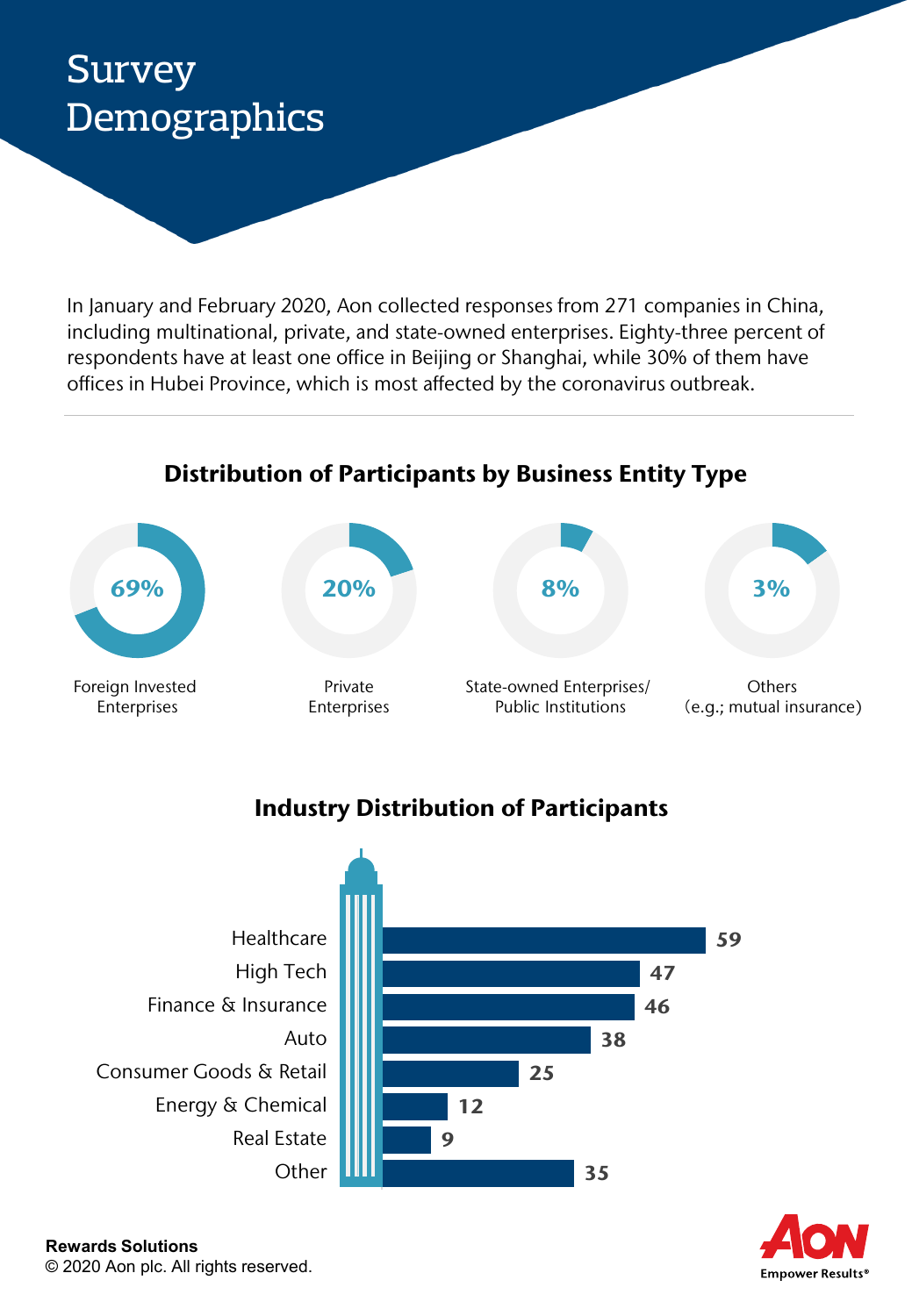# Return to Work Timelines

The majority of respondents plan for employees to return to work on February 10 while a few companies expect workers will return to work in March. A small number of manufacturing employees returned to work on February 3. Most organizations with employees in provinces at the epicenter of the outbreak, including Hubei, Zhejiang, Guangdong and Henan, require a quarantine of 7 to 14 days.



#### What is the planned return to work date for your employees?

*Note: Other category includes companies that have not decided on a return to work date, employees applying for more remote working time, companies applying for resumption to local authorities, etc.*

### Does your company require employees to self quarantine before returning to work?

| 51%<br>All employees                                  | <b>Quarantine time after returning to work</b> |                                                                                                                             |  |
|-------------------------------------------------------|------------------------------------------------|-----------------------------------------------------------------------------------------------------------------------------|--|
| 27%                                                   | 78%                                            | 14 days                                                                                                                     |  |
| <b>Employees from Hubei</b><br>19%                    | 8%                                             | 7 days                                                                                                                      |  |
| Employees from other provinces<br>4%<br>No quarantine | 19%                                            | 14 days for those in key epidemic areas<br>while 7 days for those in other areas;<br>operate according to local regulations |  |
|                                                       |                                                |                                                                                                                             |  |

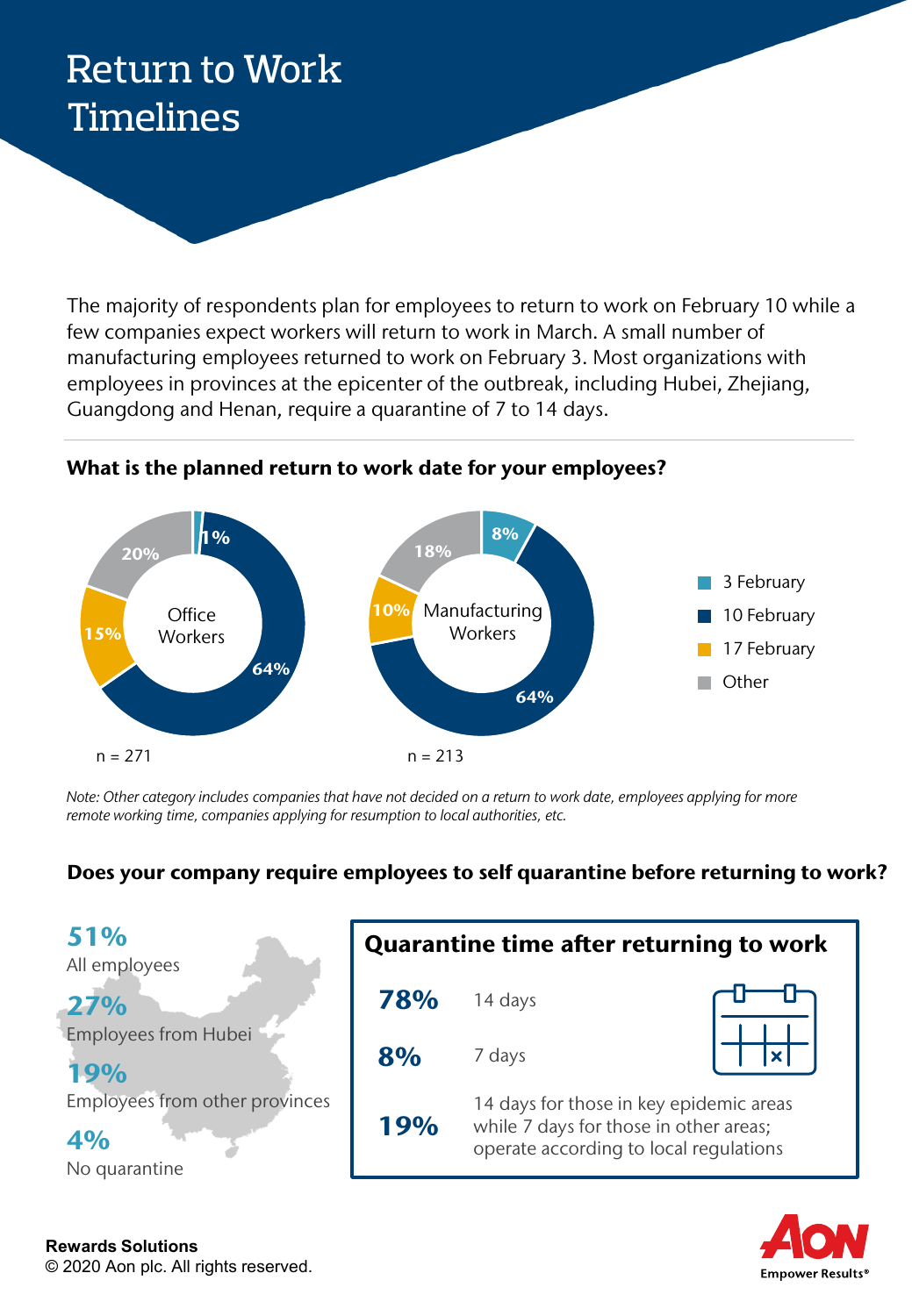# Work from Home Arrangements

Some enterprises require employees who are returning to work from other cities or employees who can work from home to work from home for a certain period of time.

Most employees are receiving full pay while working from home, with a small percentage earning overtime pay.

### What type of employees are most suitable to work from home?



### How does your company treat compensation for employees working from home?



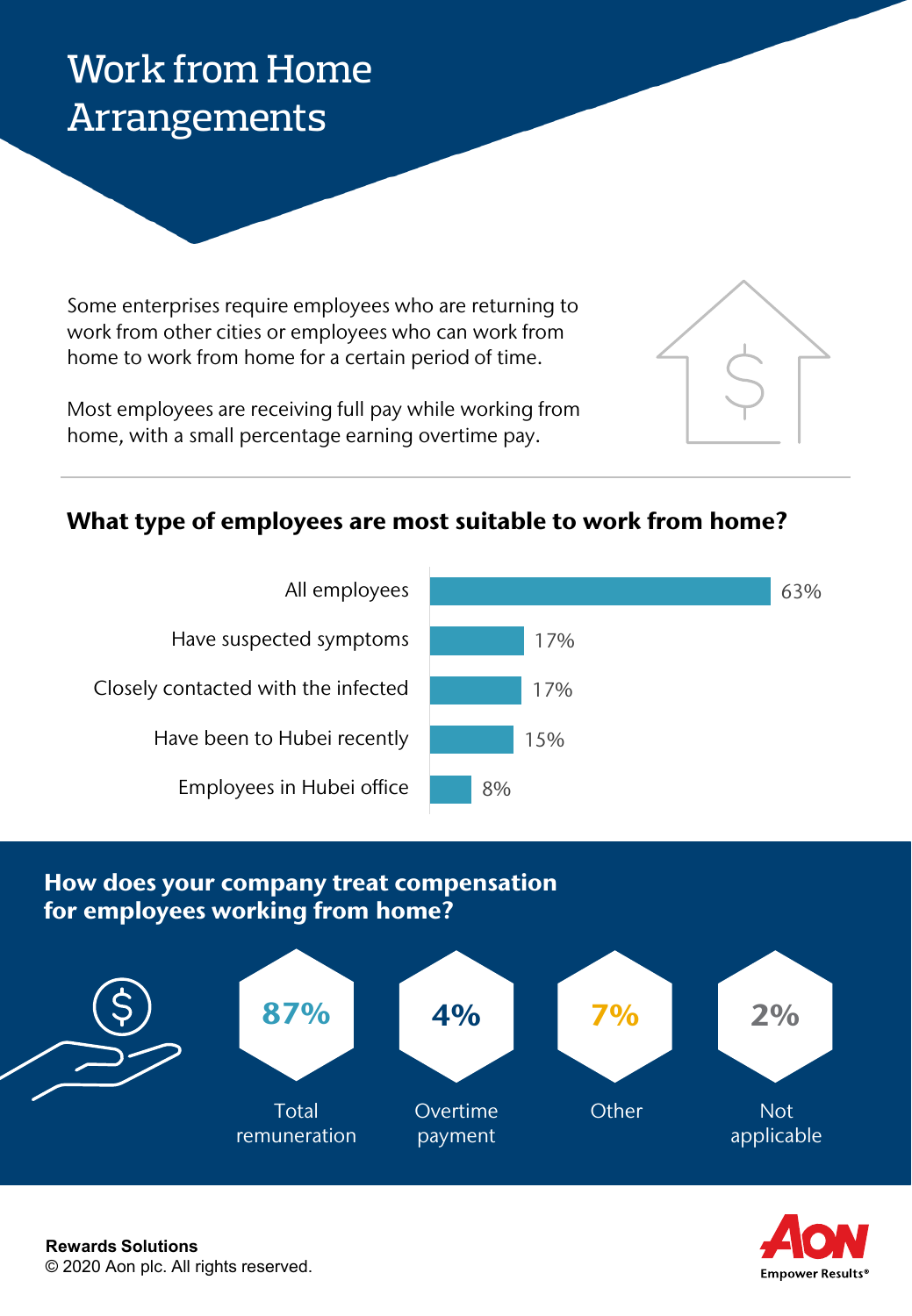## Extra Health and Welfare Benefits

### Survey respondents are providing the following benefits to employees during the coronavirus epidemic:



### What extra benefits is your company offering?



Free/online health consulting Extra commericial insurance (excluding original insurance) Packed lunch to avoid crowded work lunchrooms Employee assiatance program Flexible working (alternative work schedules) Real-time epidemic information and safety measures Establishing emergency response team Masks and eye protectors

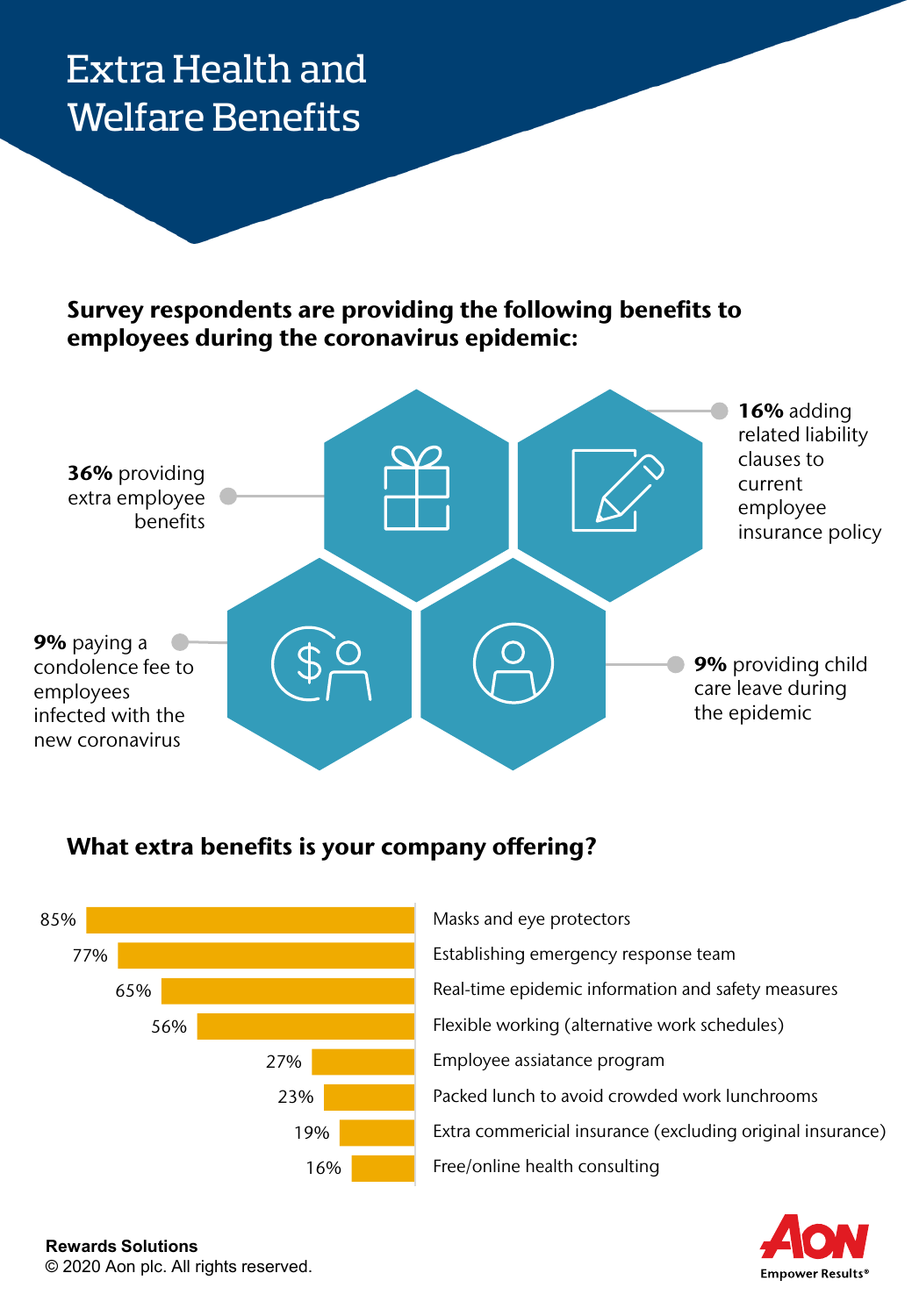# Supporting Expat Employees

#### Does your company have special arrangements for foreign employees?

71% No special arrangements

0.5% Provide extra holidays

24% Prolong remote

working time

0.5% Provide extra allowance

### 5%

Others, such as arrange for them to go back to their homeland

The majority of the 191 respondents with expat employees are maintaining consistent arrangements for foreign and local employees.

**Empower Results®** 

### Is your company considering arranging repatriation for foreign employees?



### How will you respond if your company decides to repatriate foreign employees and their current insurance plans do not cover medical fees in their home country?